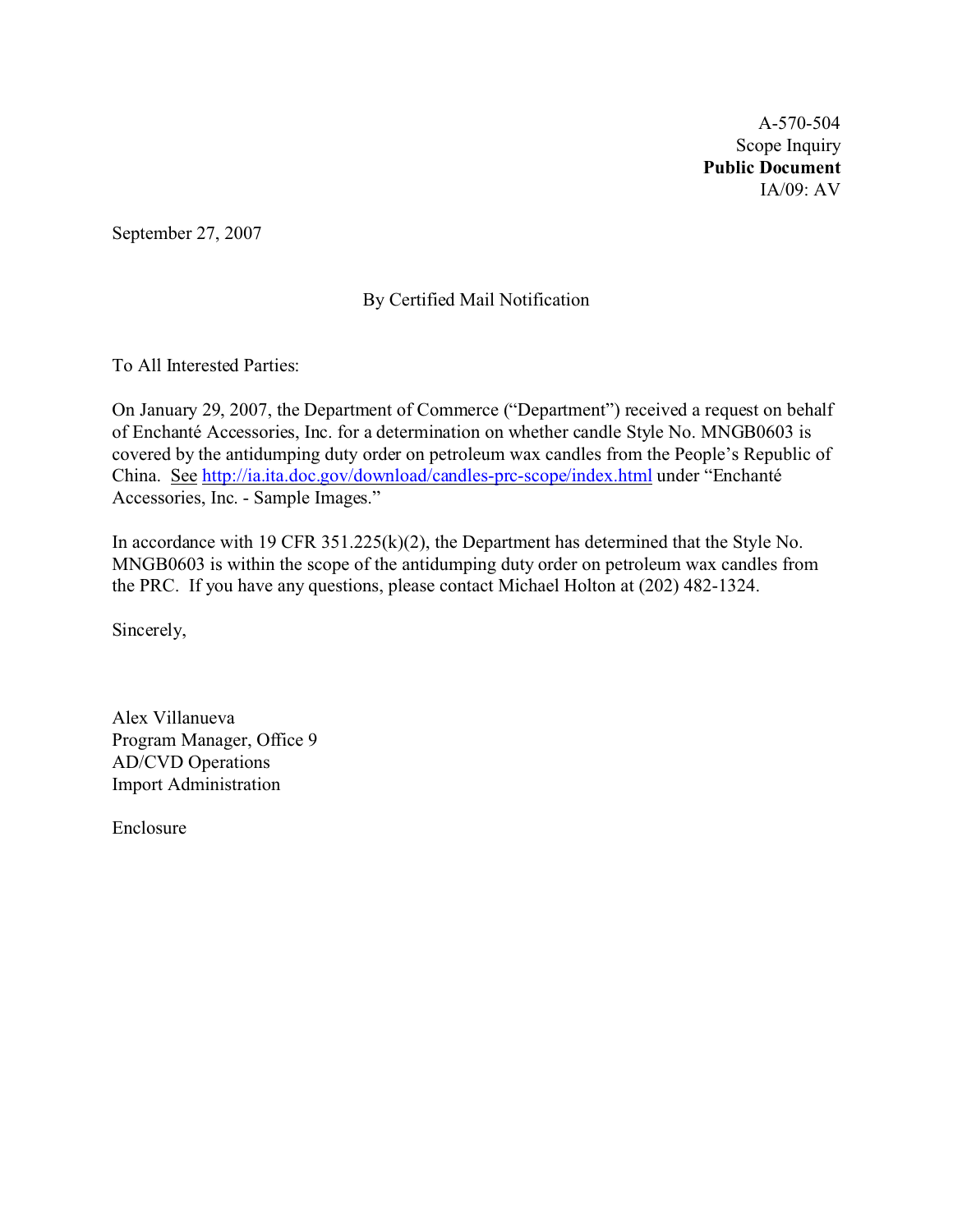A-570-804 Scope Inquiry **Public Document** IA/09: AV

| <b>MEMORANDUM TO:</b> | Stephen J. Claeys<br><b>Deputy Assistant Secretary</b><br>for Import Administration |
|-----------------------|-------------------------------------------------------------------------------------|
| THROUGH:              | Jim Doyle<br>Director, Office 9<br>for Import Administration                        |
| FROM:                 | Alex Villanueva<br>Program Manager<br>AD/CVD Operations, Office 9                   |
| RE:                   | Petroleum Wax Candles from the People's Republic China<br>("PRC")                   |
| <b>SUBJECT:</b>       | Final Scope Ruling Memorandum for Enchanté Accessories, Inc.                        |

## **Summary**

On January 29, 2007, the Department of Commerce ("Department") received a request on behalf of Enchanté Accessories, Inc. ("Enchanté") for a determination on whether a specific candle (Style No. MNGB0603) ("Enchanté candle") is covered by the antidumping duty order on petroleum wax candles from the People's Republic of China.In accordance with 19 CFR 351.225(k)(2), the Department finds that Enchanté's candle is included within the scope of the Order. See Antidumping Duty Order: Petroleum Wax Candles from the People's Republic of China, 51 FR 30686 (August 28, 1986) ("Order").

## **Background**

As noted above, on January 29, 2007, the Department received a request from Enchanté requesting a determination on whether its candle is covered by the antidumping duty order on petroleum wax candles from the PRC. Enchanté argued that its candle contains four inputs: (1) palm oil wax (not mixed with petroleum wax); (2) fragrance; (3) color; and (4) wick. Enchanté states that there is no petroleum wax mixed with the palm oil wax and, therefore, its candle is not a mixed-wax candle subject to the Order. Enchanté acknowledges, however, that the color, fragrance and wick contain small amounts of petroleum components or paraffin.

On April 9, 2007, the National Candle Association ("NCA") submitted comments regarding the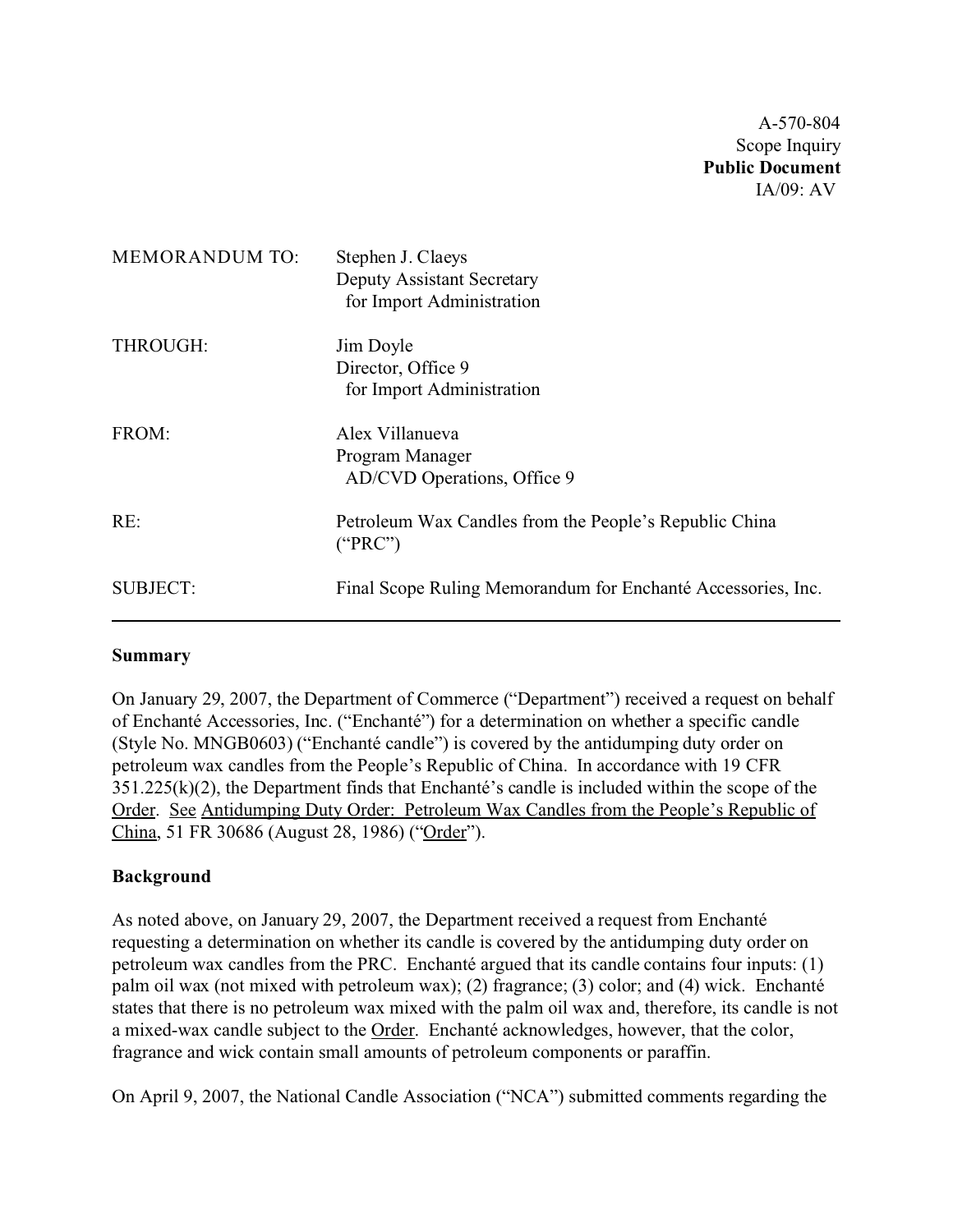scope ruling request. In the instant case, the Department determined it was necessary to consider the additional criteria set forth in 19 CFR 351.225(k)(2). On April 30, 2007, in a letter to interested parties and pursuant to 19 CFR 351.225(e), the Department initiated a formal scope inquiry with respect to the Enchanté candle because the scope descriptions of the merchandise contained within the petition, the initial investigation and Order, and the determinations by the Department and the ITC, as provided by 19 CFR 351.225(k)(1), were not dispositive with regard to the candle. In the letter to interested parties, the Department stated that although the Department recently found in a circumvention inquiry that mixed-wax candles containing any amount of petroleum wax were within the scope of the antidumping duty order, the Department recognized that there may be types of mixed-wax candles containing a given amount of vegetable-based wax that may place certain mixed-wax candles outside the scope of the antidumping duty order. Thus, pursuant to 19 CFR 351.225(e), the Department found it necessary to further examine Enchanté's candle style No. MNGB0603, using the criteria set forth in 19 CFR 351.225(k)(2), in order to determine whether its product was outside the scope of the antidumping duty order.

The letter also requested that parties submit comments addressing the five additional criteria set forth in 19 CFR 351.225(k)(2). On May 11, 2007, the Department requested that Enchanté submit photographs from all angles of the Enchanté candle.

On May 17, 2007, Enchante submitted photographs from all angles of the Enchanté candle. On May 25, 2007, the Department received comments from Enchanté addressing the five additional criteria set forth in 19 CFR 351.225(k)(2). On May 29, 2007, the NCA submitted its response addressing the five additional criteria set forth in 19 CFR 351.225(k)(2). On June 12, 2007, the NCA submitted rebuttal comments to the comments filed by Enchanté. On June 21, 2007, Enchante submitted comments regarding NCA's June 12, 2007, submission.

#### Legal Framework

The regulations governing the Department's antidumping scope determinations are set forth in 19 CFR 351.225. On matters concerning the scope of an antidumping duty order, the Department first examines the descriptions of the merchandise contained in the petition, the initial investigation, and the determinations of the Secretary (including prior scope determinations) and the U.S. International Trade Commission. See 19 CFR 351.225(k)(1). This determination may take place with or without a formal inquiry. If the Department determines that these descriptions are dispositive of the matter, the Department will issue a final scope ruling as to whether or not the subject merchandise is covered by the order pursuant to 19 CFR 351.225(d).

Conversely, where the descriptions of the merchandise are not dispositive, the Department will consider the five additional criteria set forth in 19 CFR 351.225(k)(2). These criteria are: (1) the physical characteristics of the merchandise; (2) the expectations of the ultimate purchasers; (3) the ultimate use of the product; (4) the channels of trade in which the product is sold; and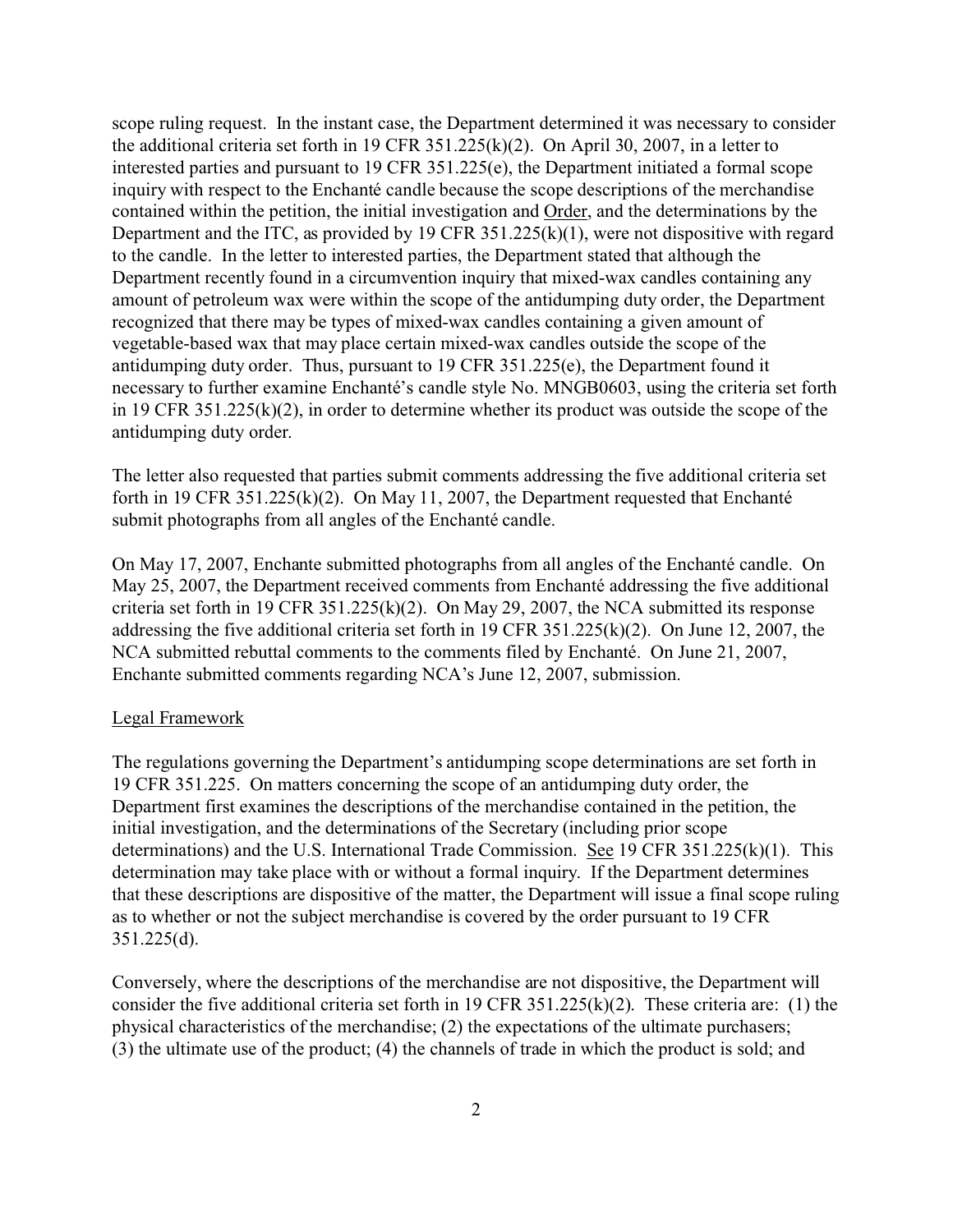(5) the manner in which the product is advertised and displayed. The determination as to which analytical framework is most appropriate in any given scope inquiry is made on a case-by-case basis after consideration of all evidence before the Department.

### Scope of the Order

The products covered by this order are certain scented or unscented petroleum wax candles made from petroleum wax and having fiber or paper-cored wicks. They are sold in the following shapes: tapers, spirals, and straight-sided dinner candles; rounds, columns, pillars, votives; and various wax-filled containers. The products were classified under the Tariff Schedules of the United States ("TSUS") 755.25, Candles and Tapers. The products covered are currently classified under the Harmonized Tariff Schedule of the United States ("HTSUS") item 3406.00.00. Although the HTSUS subheading is provided for convenience purposes, our written description remains dispositive. See Order and Notice of Final Results of the Antidumping Duty New Shipper Review: Petroleum Wax Candles from the People's Republic of China, 69 FR 77990-91 (December 29, 2004).

Documents and parts thereof from the underlying investigation that the Department deemed relevant to this scope ruling were made part of the record of this determination and are referenced herein. Documents that neither the Department nor the parties placed on the record do not constitute part of the administrative record for this scope determination.

#### Petition

In its petition of September 4, 1985, the NCA requested that the investigation cover:

[c]andles [which] are made from petroleum wax and contain fiber or paper-cored wicks. They are sold in the following shapes: tapers, spirals, and straight-sided dinner candles; rounds, columns, pillars; votives; and various wax-filled containers. These candles may be scented or unscented ... and are generally used by retail consumers in the home or yard for decorative or lighting purposes.

See Antidumping Petition (September 4, 1985) at 7.

#### **Initiation Notice**

The Department defined the scope of the investigation in its notice of initiation. This scope language carried forward without change through the preliminary and final determinations of sales at less than fair value and the eventual antidumping duty order:

{c}ertain scented or unscented petroleum wax candles made from petroleum wax and having fiber or paper-cored wicks. They are sold in the following shapes: tapers, spirals, and straight-sided dinner candles; rounds, columns, pillars, votives; and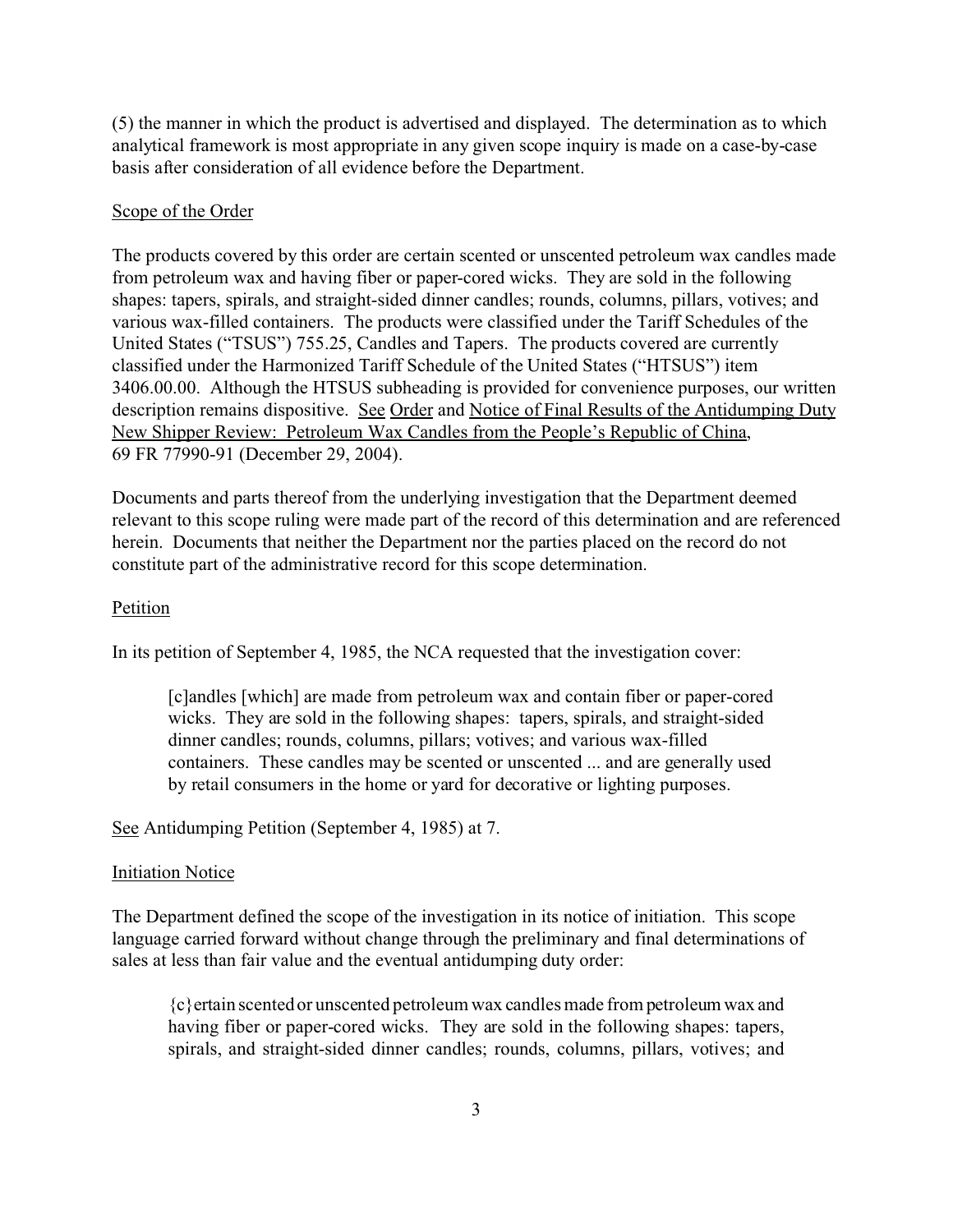various wax-filled containers.

See Petroleum Wax Candles from the People's Republic of China: Initiation of Antidumping Duty Investigation, 50 FR 39743 (September 30, 1985); Petroleum Wax Candles from the People's Republic of China: Preliminary Determination of Sales at Less Than Fair Value, 51 FR 6016 (February 19, 1986); Petroleum Wax Candles from the People's Republic of China: Final Determination of Sales at Less Than Fair Value, 51 FR 25085 (July 10, 1986)("Final Determination"); and the "Order."

#### ITC Determinations

The ITC adopted a similar definition of the "like product" subject to its determinations, noting the investigations did not include "birthday, birthday numeral and figurine type candles." See Candles from the People's Republic of China: Determination of the Commission in Investigation No. 731-TA-282 (Final), Publication 1888 (August 1986) ("ITC Determination"), at 4, note 5, and A-2.

#### Department Determinations

On October 6, 2006, the Department issued an affirmative final circumvention determination with respect to the order pursuant to section  $781(d)$  of the Tariff Act 1930, as amended (i.e., later-developed merchandise). See Later-developed Merchandise Anticircumvention Inquiry of the Antidumping Duty Order on Petroleum Wax Candles from the People's Republic of China: Affirmative Final Determination of Circumvention of the Antidumpting Duty Order, 71 FR 59075 (October 6, 2006) ("LDM Circumvention Final"). In the LDM Circumvention Final, the Department stated that mixed-wax candles containing any amount of petroleum wax are within the scope of the Order because there is record evidence demonstrating that mixed-wax candles are produced in proportions higher than 87.80 percent of non-petroleum (vegetable-based) wax. Id. at 59078. The Department recognized, however, that there may be types of mixed-wax candles containing a certain amount of vegetable-based wax that may place such mixed-wax candles outside the scope of the Order. Id. Accordingly, the Department indicated that parties could submit scope requests, pursuant to section 351.225 of the Department's regulations, regarding whether a certain type of mixed-wax candle may be outside the scope of the Order. Id.

## *Comments On the Five Criteria Set Forth in 19 CFR 351.225(k)(2) from Interested Parties*

Enchanté argues that the physical characteristic or specification is the only appropriate criterion set forth in 19 CFR 351.225(k)(2) from which to determine whether the Enchanté candle is within the scope of the Order. Specifically, it argues that the Enchanté candle is made with palm oil wax that is not mixed with petroleum. Enchanté contends that the only sources of petroleum are de minimis amounts of petroleum wax added by the fragrance, color, and wick. Therefore, Enchanté contends that the candle is not a mixed-wax candle and does not meet the scope specifications of the Order. Finally, Enchanté contends that if there is any mixed-wax candle that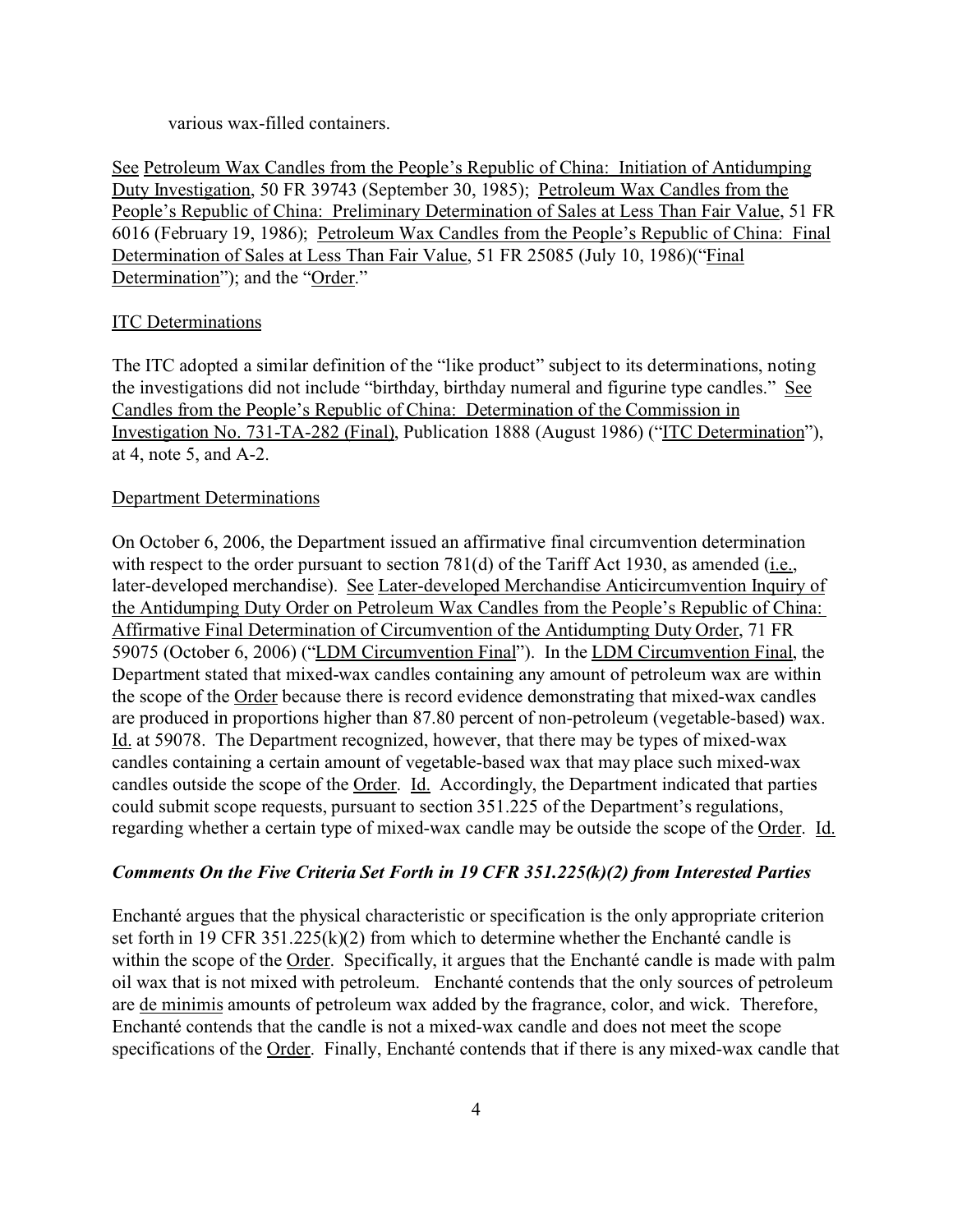the Department envisioned to be outside the scope, as referred to in LDM Circumvention Final, then it is the Enchanté candle.

Enchanté did not submit comments or evidence addressing the other four criteria set forth in 19 CFR  $351.225(k)(2)$  in its comments.

The NCA argues that the Enchanté candle's physical characteristics are indistinguishable from the Department's determination in the LDM Circumvention Final, in terms of appearance, shape, feel, and scent. Specifically, the NCA contends that the shape of the candle is a column or pillar, which is a shape described in the Order. The NCA adds that the only benefit of using color, fragrance, and a wick that contain petroleum is to enhance the candle's performance. Therefore, because the candle contains petroleum wax and is a shape as described in the Order, the NCA argues that the Enchanté candle is within the scope of the Order.

With respect to the other four criteria set forth in 19 CFR 351.225(k)(2), the NCA relies on the Department's determinations in the LDM Circumvention Final. Specifically, NCA argues that the Department determined that mixed-wax candles do not have different expectations than the ultimate purchasers of in-scope petroleum wax candles; that mixed-wax candles are used for the similar purposes (i.e., they provide light, heat, scent or are for decorative purposes); that mixedwax candles are sold in the same channels of trade as petroleum wax candles; and that the mixedwax candles and petroleum wax candles are advertised, displayed and sold in virtually the same manner. In this case, the NCA argues that there is no evidence that the wax composition of Enchanté's candle factors into any of the criteria set forth in 19 CFR 351.225(k)(2).

## **Department's Position:**

Enchanté's request for a scope ruling was submitted after the Department's recent determination that candles subject to the Order include mixed-wax candles that contain any amount of petroleum wax. See LDM Circumvention Final at 59078. In that determination, the Department considered very similar factors to those required by the Diversified Products analysis and under section 351.225(k)(2) of the Department's regulations. See Diversified Products Corporation v. United States, 572 F. Supp. 883, 889-90 (September 27, 1983) ("Diversified Products"). In the LDM Circumvention Final, the Department found that the "mixed-wax candles are virtually indistinguishable from in-scope petroleum wax candles in terms of appearance, feel, and scent." See LDM Circumvention Final at Comment 5(B).

Enchanté requests that the Department find its candle outside the scope of the order because it contains only a small amount of petroleum wax. Moreover, Enchanté presented its arguments and information only with respect to the physical characteristics of its candle. In response to the request for information regarding the factors of section 351.225(k)(2) of the Department's